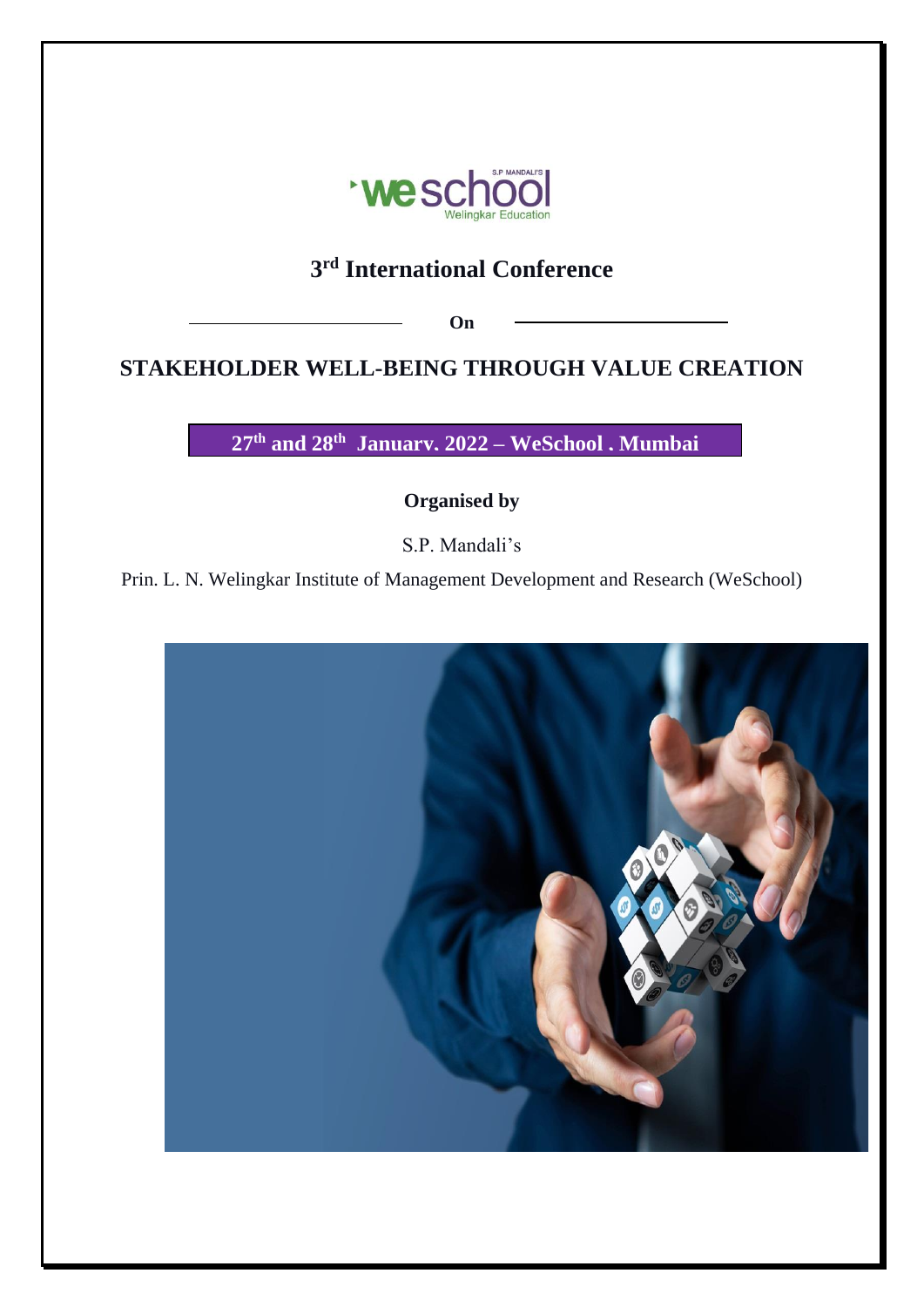## **About WeSchool**

Established in 1977, WeSchool works under the aegis of S.P. Mandali Trust, one of the oldest trusts in the space of education. WeSchool ranks among the premier Business schools in the country. We have introduced several pioneering management programs in business design & innovation, e-business, retail, rural, healthcare, media & entertainment, research & business analytics. We work closely with organizations across different business domains and verticals on live projects, consulting and training assignments, with application based research as an integral part of the education ecosystem at WeSchool.

#### **Conference Overview**

In the current ecosystem framework of operations, multiple entities are necessary for the effective functioning of the framework. In such a system, the relationship of a company with the other entities, formally referred to as stakeholders, is typically a symbiotic one, wherein the mutual interest and expectations of all stakeholders are satisfied. While commonly known stakeholders of a company include customers, employees, investors, suppliers, distribution partners, the community, and the government; the complexity of modern business models will likely include several other entities, in addition to the common stakeholders. In this regard, stakeholder wellbeing is a concept that has received global attention.

While the efforts in better understanding and executing stakeholder wellbeing started much earlier in the academic and policy circles, as a recent development, companies, and practitioners are beginning to enter this important discussion. In doing so, the importance and significance of companies featuring in this discourse are unmistakable. Further, the centrality of companies in driving wellbeing among stakeholders is, therefore, evident. That is, through a commercial exchange, value can be created and/or destroyed for the companies and the stakeholders through their respective actions. And therefore, the process of value creation can serve as a medium for companies to ensure stakeholder wellbeing.

Against this backdrop, WeSchool has decided to organize this 3<sup>rd</sup> International Conference (in Hybrid format) on how stakeholder wellbeing can be ensured through value creation. This online conference will be conducted for two days between  $27<sup>th</sup>$  -28<sup>th</sup> January, 2022.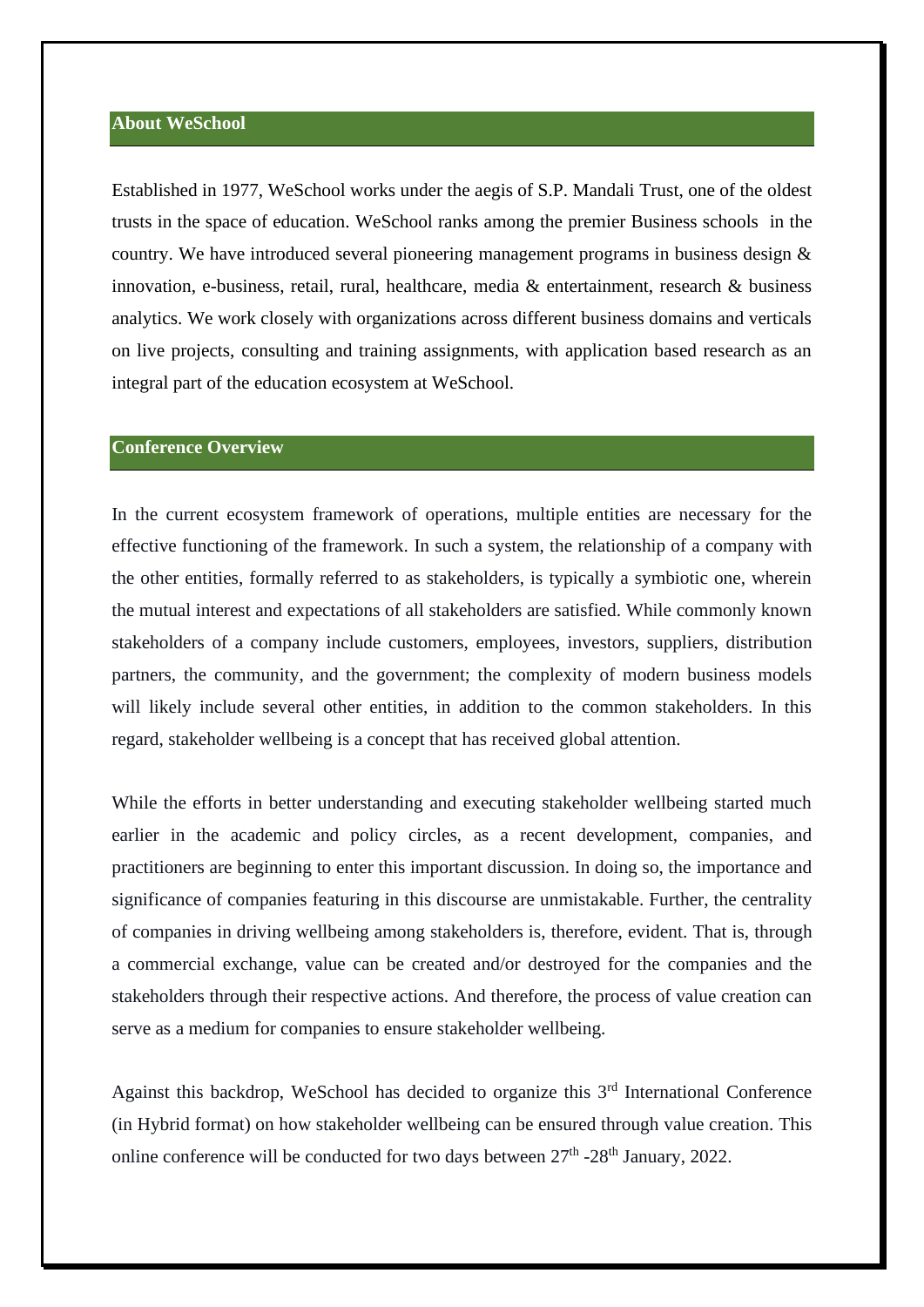Both days will have a good blend of panel discussions on key topics within stakeholder wellbeing, corporate spotlights on value creation, and research presentations by academic scholars working on this area. This conference is expected to educate, inform, and update all participants on the important aspects of this vital concept.

#### **Conference Purpose**

This conference is designed for a wide audience comprising of academicians, practitioners, early-career and mid-career researchers and corporate executives, and management students, who are looking for an understanding of this emerging topic. The goal of this conference is not to present a comprehensive list of steps/actions to establish stakeholder wellbeing. Rather, more modestly, this conference aims to highlight some critical aspects related to the stakeholder wellbeing concept, particularly via the process of value creation and informing participants of all the interrelated aspects to stakeholder wellbeing. The topics/themes covered in this conference can be considered as resource/advisory material that will be of help to academicians, researchers, and students. In this regard, this conference is designed to provide a balanced approach to deliver relevant content that will not only help the practice of business but also promote novel research in this area.

#### **Conference Objectives**

A key objective of this conference is to examine how the well-being of all stakeholders can be guaranteed by creating value for the respective stakeholders. Of equal importance is also the attention to the situation when stakeholder wellbeing is thwarted because of value destruction. Such a dual focus would be illustrative in seeking an all-around awareness of all aspects of stakeholder wellbeing. The other objectives of this conference are:

- To educate, inform, and update participants of the various constituents related to stakeholder wellbeing and value creation.
- To promote academic research in this important area of research.
- To serve as an outlet for the healthy exchange of ideas and opinions that can influence the establishment of stakeholder wellbeing and value creation.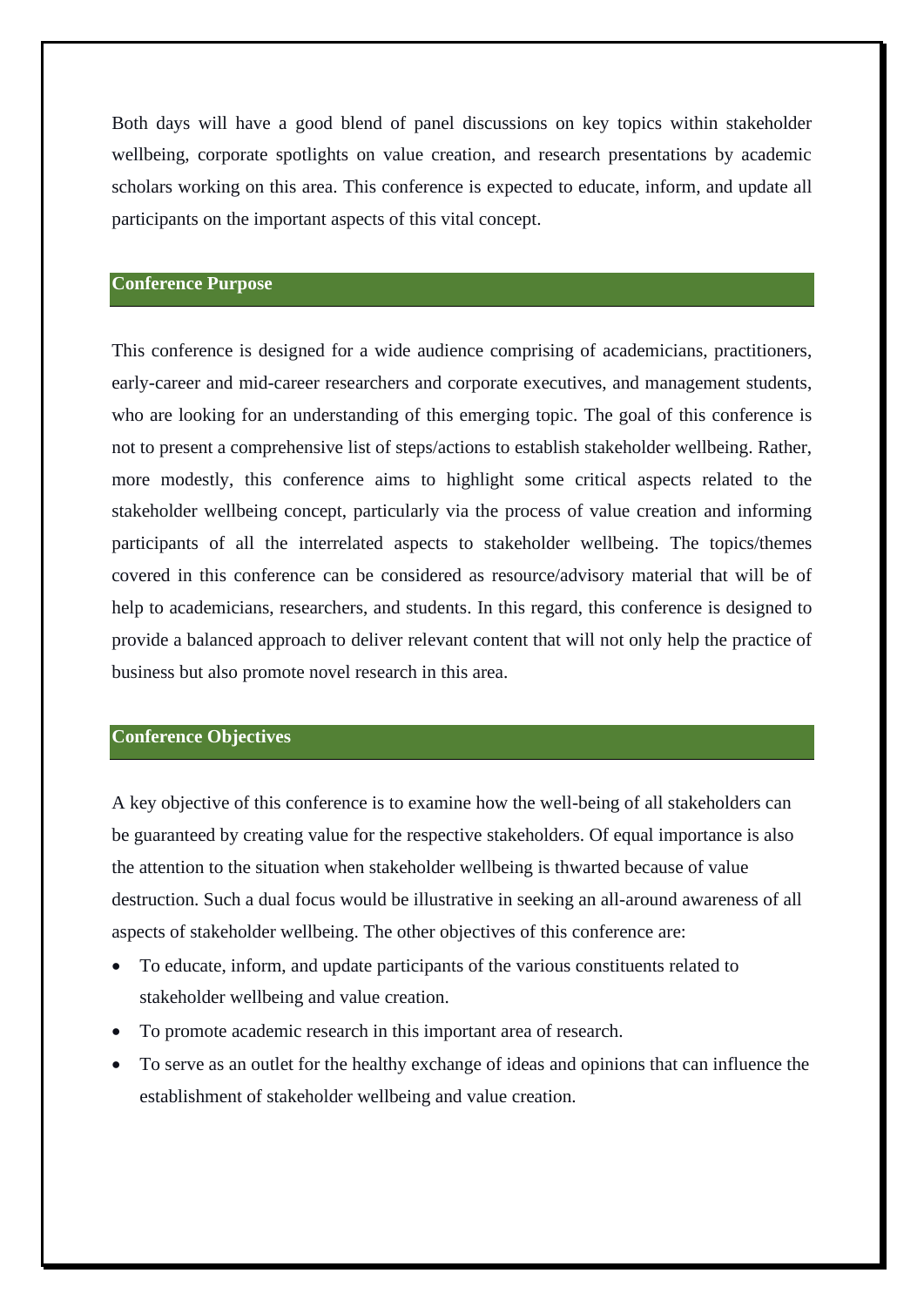## **Conference Structure**

The conference will be conducted on January 27-28, 2022. All sessions will be administered online. Please see the conference schedule for more details. Most notably, the following key sessions are instrumental in addressing the theme of the conference:

- 1. **Plenary Sessions**: On each day, a plenary session will feature experts and renowned researchers from India/Abroadwho can inform and educate on the chose topics of the sessions. The following plenary sessions are planned:
	- 1) **Start-ups and Value Creation**–The plenary session on start-ups will engage the audience on how the start-up environment in India is shaping up, what are the challenges involved, and what is the way forward. Specifically, this session will deliberate on the start-ups from the value standpoint to better understand how startups design and implement value-creating aspects in their offerings. Additionally, other stakeholder-related topics to start-ups such as investors, customers, partners, incubators, policymakers, and so on will be explored.
	- 2) **FinTech and Value Creation**  The plenary session on fintech will explore various issues and challenges impacting the fintech industry. Some of the key concerns include fintech's level of integration into the traditional financial system, the public policy aspects of fintech implementation, certification, and training of fintech, fintech's impact on entrepreneurship, start-ups, and innovation, the role of government as a player in the fintech industry, and so on. This sessionwill serve as a platform to discuss and understand the overall role, scope, and importance of fintech to institutional and business decision-making.
	- 2. **Fireside chat on stakeholder wellbeing and value creation**: This session will feature two world-renowned academicians in the fields of management and marketing alongside two prominent corporate leaders who lead their respective organizations in delivering superior value to all their stakeholders. Specifically, this session will focus on three critical questions  $-$  (a) what is the current state of knowledge and practice in stakeholder wellbeing and value creation? (b) what challenges are faced by organizations in delivering value to their stakeholders? and (c) what is the way forward in designing and delivering value to all stakeholders? This format of the session is expected to talk about the help audience understand these critical topics that are discussed in an accessible manner, showcase new perspectives from subject experts,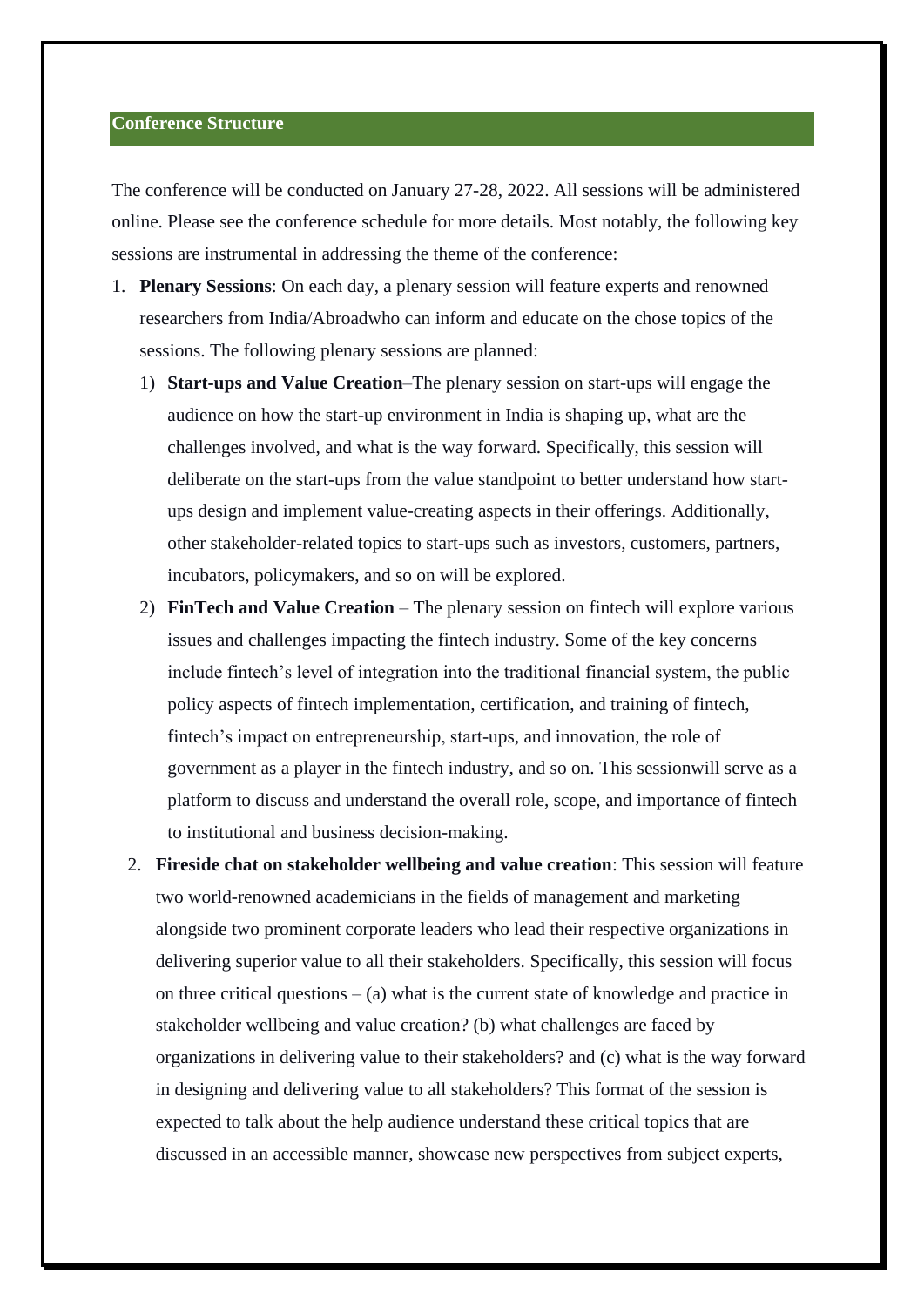present relevant insights that will inform and educate the audience, and deliver impactful and actionable tips for the audience to engage in stakeholder wellbeing and value creation.

- 3. **Spotlight on Entrepreneurs**: A session will be devoted to spotlighting successful entrepreneurs in creating an innovative, value-delivering entity. This spotlight will blend presentations and videos in an engaging format that will prominently feature the entrepreneur's journey, experience, learnings, and takeaways from their venture. This session is expected to inspire and encourage participants to pursue innovative methods in designing offerings that provide value to all stakeholders.
- 4. **Corporate Case Studies**: This section will feature select corporate success stories presented by leaders from the respective organizations. These presentations will demonstrate how such organizations succeeded in creating an inclusive environment among their stakeholders that ensured their wellbeing, and the role played by valuecreating initiatives in ensuring the organization's success.
- 5. **Doctoral Colloquium**: A session on showcasing ongoing doctoral research is also planned. This session will feature research presentations by doctoral students on their ongoing research, specifically focused on the topics of stakeholder wellbeing and value creation. The focus of this session is to create a space for a discussion and conversation among doctoral students and the experts wherein, feedback and guidelines on the research presentations will be shared.

#### **Expected Conference Outcomes**

The following outcomes are expected from this conference:

- Know about the foundational aspects and the current state of stakeholder wellbeing and value creation.
- Understand the opportunities and pitfalls in establishing stakeholder wellbeing.
- A forum for the healthy exchange of ideas among practitioners and researchers that can spur new business collaborations and academic research in this area.
- Two Special Issue journals will publish select papers presented at this conference. Both journals will adopt a double-blind, peer-review process to select the studies for publication
- 3 best paper awards and one best student paper award for the papers presented at the conference.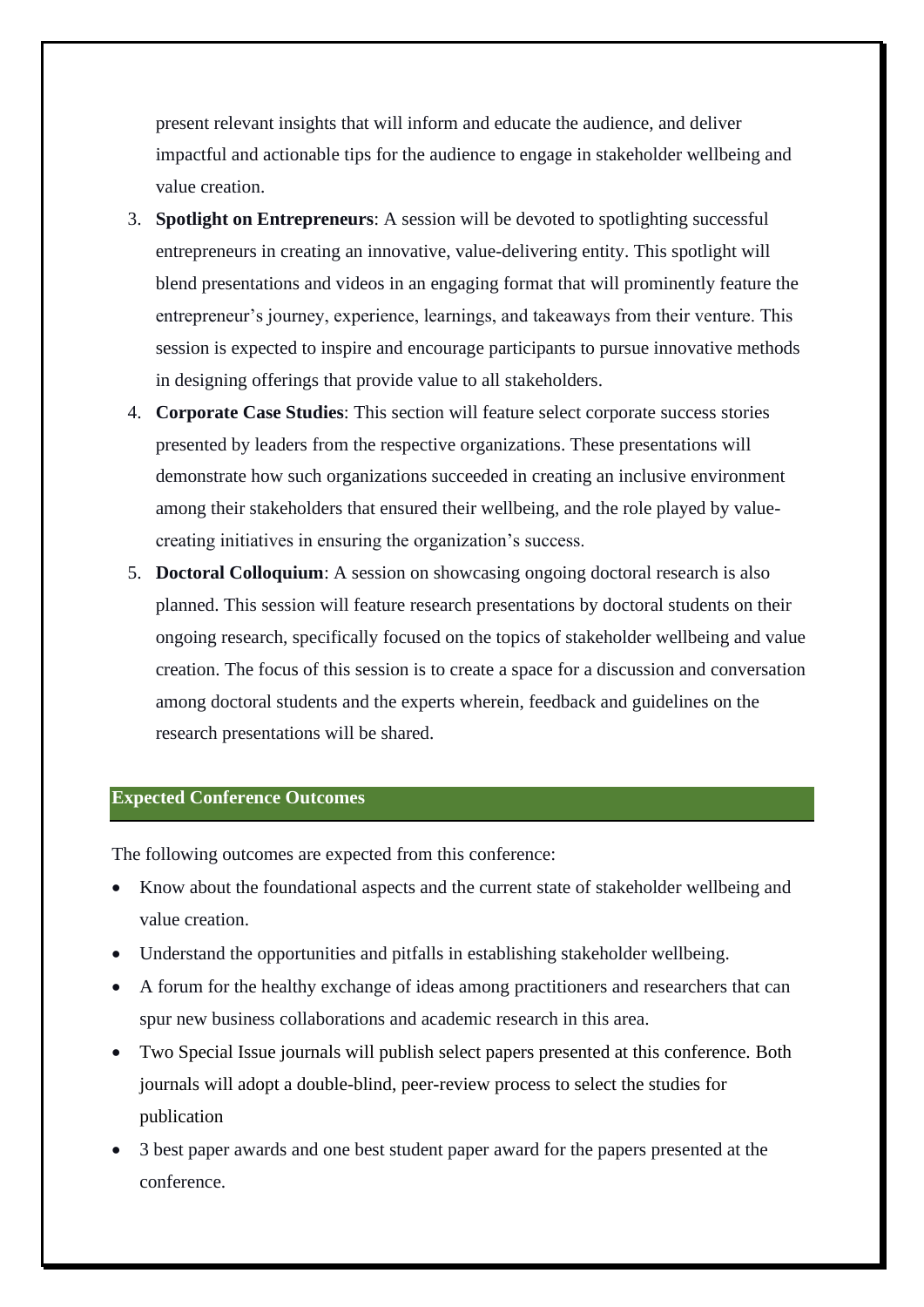# **Conference Research Presentation**

The topics of focus for the conference research presentation tracks address the following central research question:

*What value-creating approaches and methodologies be adopted by organizations to ensure overall stakeholder wellbeing, which can subsequently help organizations grow and be successful in the uncertain and volatile global business environment?*

To cover this overarching conference focus, we identify below some of the themes and subthemes that we look forward to covering in this conference. We welcome conceptual, methodological, qualitative, or quantitative contributions grounded in a range of perspectives that offer insights or answers to this question.

| Innovation                                  | <b>Intellectual Property Rights</b><br>$\bullet$ |
|---------------------------------------------|--------------------------------------------------|
| SDG and Value Creation                      | <b>Social Confinement</b><br>$\bullet$           |
| <b>Transnational Higher Education and</b>   | Crowdsourcing and Organizational<br>$\bullet$    |
| Skill Development                           | Performance                                      |
| Any Marketing aspects of Value              | Future global shocks                             |
| creation                                    |                                                  |
| Post-pandemic Leadership                    | Post disaster intervention                       |
| <b>Emerging Technologies</b>                | Growth and Development Strategies<br>$\bullet$   |
| <b>Organizational Development</b>           | FinTech and Value Creation                       |
| Strategies for Start ups                    | <b>Trade and Development</b>                     |
| Workforce strategies<br>٠                   | <b>Technology and Business</b><br>$\bullet$      |
| <b>Rebuilding Transformation Strategies</b> | <b>Retail and Consumer Goods</b>                 |
| Any HR aspects of Value creation            | <b>Analytics and Business</b><br>$\bullet$       |
| Psychological and Financial Resilience      | Redefining skills                                |
| <b>Corporate Social Responsibility</b>      | Any Operations aspects of Value                  |
|                                             | creation                                         |
| Any Finance aspects of Value creation       | Skill development<br>$\bullet$                   |

**Any other topic relevant to the theme of the conference**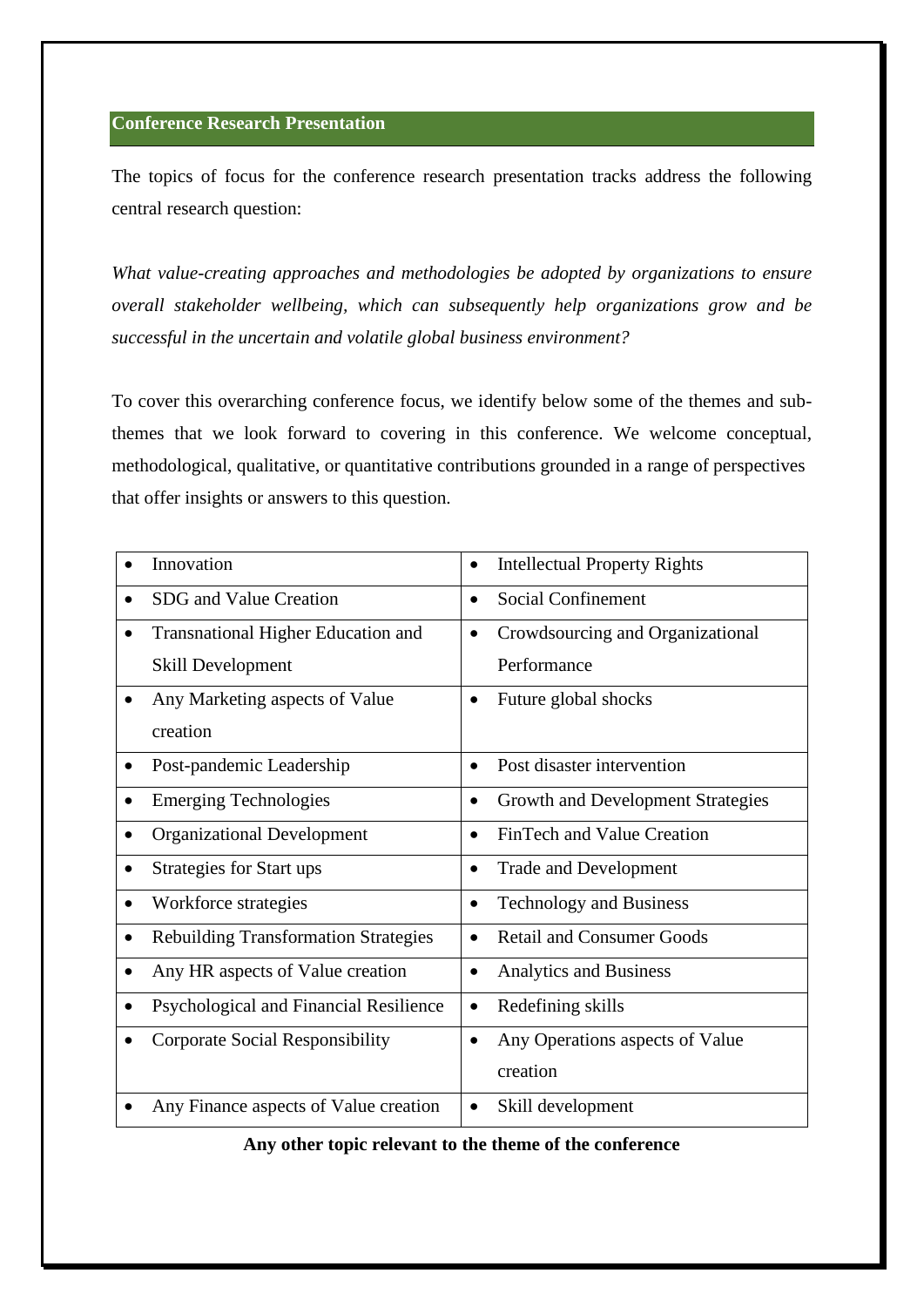## **Submission Guidelines**

- Please chose one of thematic areas mentioned in call for papers and assure the topic of your paper is related to that selected theme.
- It is responsibility of an authors to ensure the paper is original, have not been shared for publication elsewhere.

# **Abstract**

- Abstract must be around 1000 words.
- Abstracts must have up to 5 (five) keywords.
- All abstracts will be peer reviewed before final acceptance/rejection and final decision on same shall be communicated with email
- Abstract must contain a brief title, author's affiliation, and designation and contact details.

# **Full Paper**

- **Full Paper** must be written in good English free of various typing and grammatical errors to be fit for publication consideration.
- The word limit of full paper is 8000 words.
- All citations and references must be in sync and author shall make sure the paper doesn't infringe any copyright.
- APA style of referencing for citation is to be followed to maintain the uniformity.
- Full paper must be typed in MS Word in Times New Roman with font size 12 and 1.5 line spacing. All pages of the paper shall be numbered.
- All submissions must include a title, an abstract, authors affiliation and designation details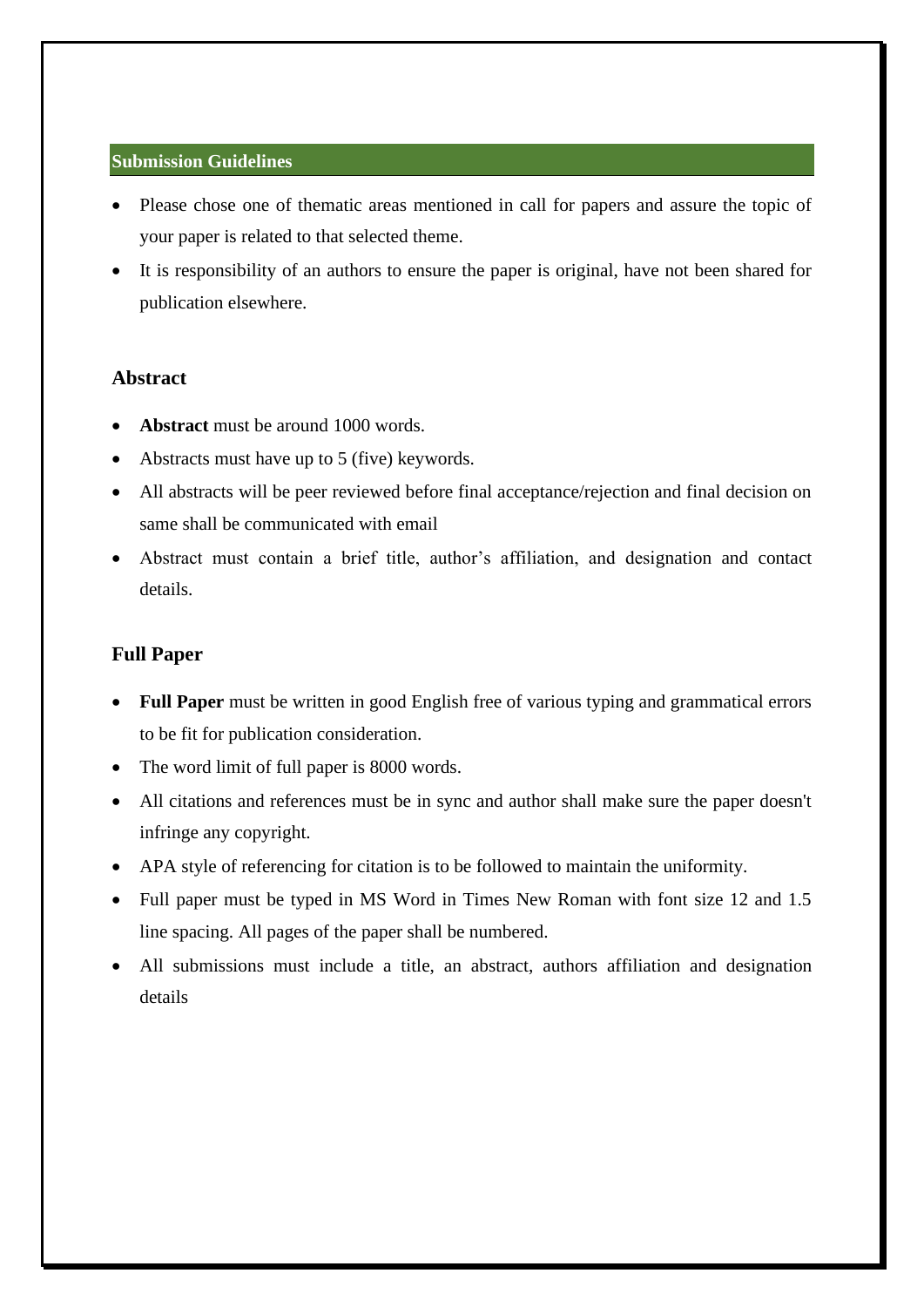# **Publication Opportunities**

The **Select Full Papers** will be considered for publication in highly rated journals (subject to the review by the respective editorial boards)

- **•** The conference has understanding with two highly rated Scopus indexed journals conference special edition (Subject to Terms and condition)
	- Journal of Creating Value
	- Transnational Marketing Journal
- Conference proceedings with ISBN Number.
- aWeshkar in-house bi-annual research journal (listed in EBSCO databases)

## **Important Dates**

| <b>Full Paper / Extended Abstract Submission</b>               | 20.12.021  |
|----------------------------------------------------------------|------------|
| <b>Intimation of Full Paper / Extended Abstract Acceptance</b> | 31.12.2021 |
| <b>Registration Link Opens</b>                                 | 01.01 2022 |
| <b>Registration Link Closes</b>                                | 18.01.2022 |

## **Target Audience**

Academicians, Corporate Executives, Research Scholars, Consultants and Subject Experts, policy makers

# **Registration Fees**

| <b>Research Scholar / Students</b> | <b>1000 INR</b> |
|------------------------------------|-----------------|
| <b>Academicians</b>                | <b>2000 INR</b> |
| <b>Industry Delegates</b>          | <b>3000 INR</b> |
| <b>International Delegates</b>     | <b>100 USD</b>  |

\*GST will be chargeable @18% and added to Basic Registration Fees